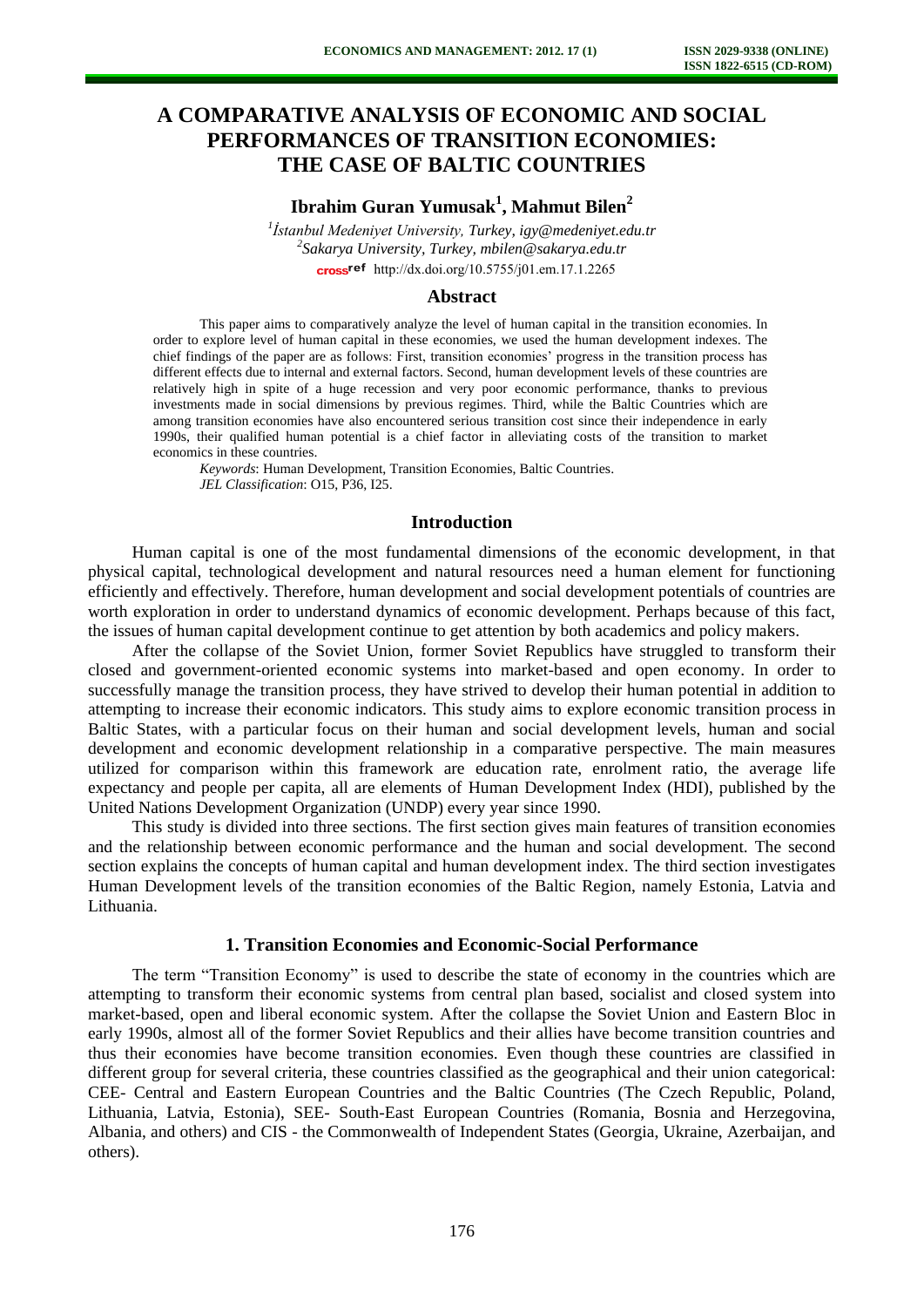It is a common belief among economists that, in order to get market price mechanisms working, liberalization and macroeconomic stabilization should proceed quickly at the beginning phase of the transition process, whatever economic hardships they might impose. The idea here is that if the transition process is dragged out over time, hardship will be permanent and more severe. Four chief elements of the transition process (liberalization, macroeconomic stabilization, privatization and legal and institutional reforms) were more or less common in all cases. IMF (IMF, 2000) defined them as follows:

- *"Liberalization*: the process of allowing most prices to be determined in free markets and lowering trade barriers that had shut off contact with the price structure of the world's market economies.
- *Macroeconomic stabilization*: primarily the process through which inflation is brought under control and lowered over time, after the initial burst of high inflation that follows from liberalization and the release of pent-up demand.
- *Restructuring and privatization*: the processes of creating a viable financial sector and reforming the enterprises in these economies to render them capable of producing goods that could be sold in free markets and of transferring their ownership into private hands.
- *Legal and institutional reforms*: These are needed to redefine the role of the state in these economies, establish the rule of law, and introduce appropriate competition policies".

Transition from central plan economy to free market economy is a tough process and fundamental reforms are required. (Tridico, 2005). Furthermore, current economic problems within these countries make a large and multi-dimensional reform process difficult. In the early 1990s, Central and Eastern European Countries and the Commonwealth of Independent States left these countries in economic wreckage, poverty, increased the difference in income distribution, and unemployment rates increased. In particular in the Former Soviet Union countries life standards of the people were getting worse. In this situation, in these countries, the market economy transition process has been hard and makes putting faith in market economies difficult.

Transforming economies from a planned economy to a market economy involves many social costs. For example, there are no social security guarantees in a market economy, nor does a market economy mean personal prosperity of the individual. The larger budget deficit will decrease social services performed and education and health services are likely to focus on economic productivity and competition.

Even though, the transition economies show different characteristics, they have some similar properties. Some examples are a strong state administration with relative flexibility at a distance and a large public sector but an underdeveloped corporate infrastructure, and widespread poverty. (UNDP, 2005) In addition to these, due to the lack of infrastructure, crime and bribery are also serious fundamental problems for the development of a market economy. Education is the most important infrastructure component in these countries doing the best during this transition period.

The transition process varies widely between the Turkic Republics and the Central European countries and between those countries and the Baltic countries. There are also differences between the Baltic countries themselves. Therefore, assessments should not be based on the individual country. Assessments should be based on grouped countries. When we compare the transition economies with countries with low human infrastructure and low economic performance, due to social investments by the socialist regime, the human development level is relatively high. But economic crisis in the early 1990s, due to the low economic performance, affected human and social development negatively. In particular, The Baltic countries and the Commonwealth of Independent States had increased death rates, a shortening of average life expectancy, and a slowdown in the education and health investments.

By the first half of the 1990s, the transition recession had taken its toll but had bottomed out. Many of transition economies resumed positive growth only in the second part of the decade. Nevertheless, these countries had failed to accompany their economic growth with a satisfactory level of decrease in unemployment rates. Likewise, human development in the Western CIS as well as Central Asia had taken a similar path, by falling in the early 1990s and starting to rise in the second part of the 1990s. Income inequality had increased within and across sub-regions of the transition countries, which can be explained by such facts as poor data quality, shadow economy, uneven territorial coverage of household budget surveys, or inadequate sampling construction followed by some leveling off starting in 2000. However, the trend has been quite consistent, with different patterns of reform in countries and sub-regions. (UNDP, 2011).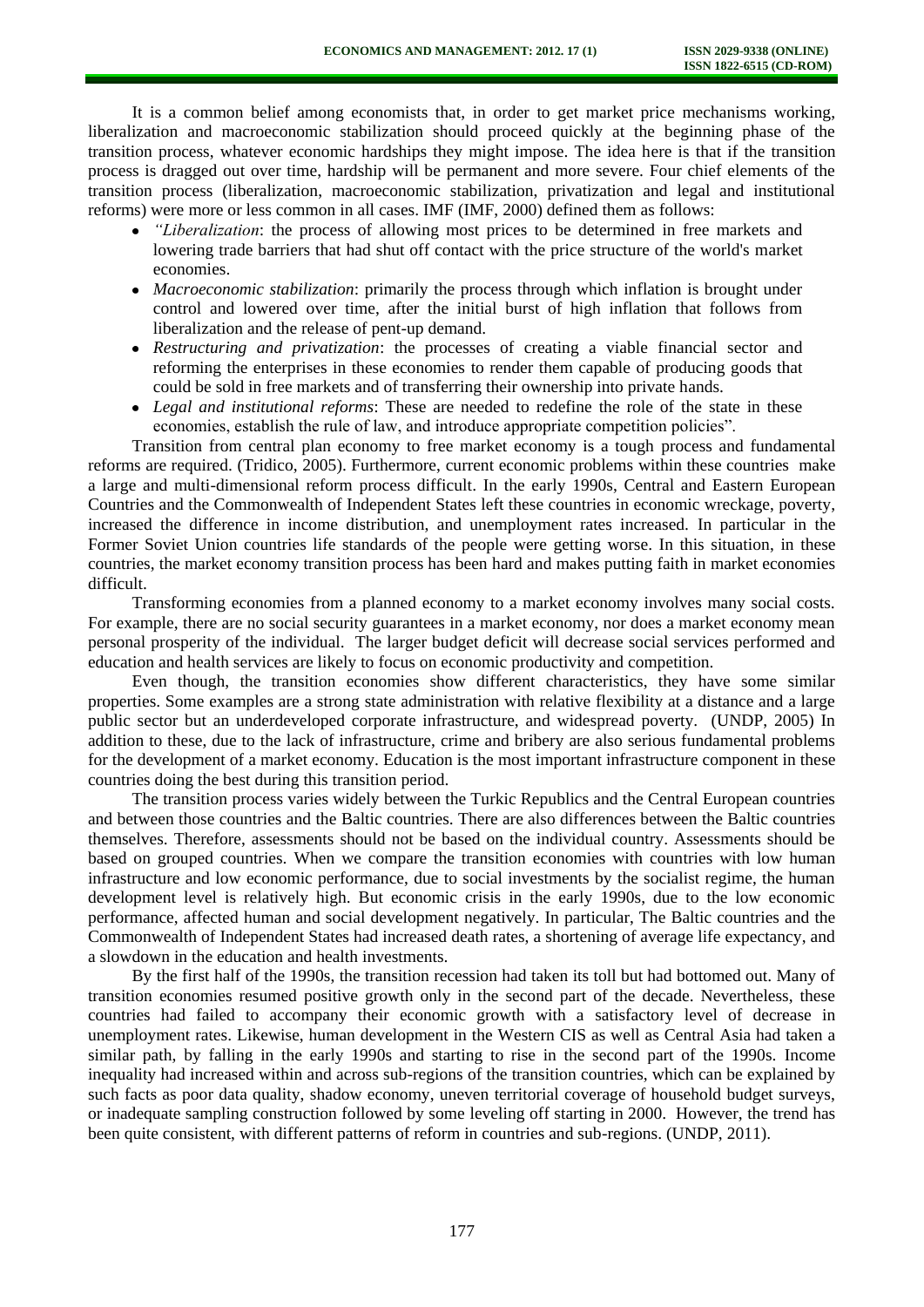| <b>Central Eastern Europe - The Baltic States</b>                    |       |       |       |           |                        |  |  |  |  |  |  |  |
|----------------------------------------------------------------------|-------|-------|-------|-----------|------------------------|--|--|--|--|--|--|--|
|                                                                      | 1990  | 1995  | 2011  | 1990/1995 | 1990/2011              |  |  |  |  |  |  |  |
| Country                                                              |       |       |       | $\%$      | $\%$                   |  |  |  |  |  |  |  |
|                                                                      |       |       |       |           | (Average)              |  |  |  |  |  |  |  |
| Slovenia                                                             | 16405 | 15926 | 24914 | $-2.9$    | 51.8(2.4)              |  |  |  |  |  |  |  |
| <b>Czech Rep.</b>                                                    | 16320 | 15599 | 21405 | $-4.4$    | 31.1(1.4)              |  |  |  |  |  |  |  |
| Slovakia                                                             | 12442 | 10571 | 19998 | $-15.0$   | 60.7(2.8)              |  |  |  |  |  |  |  |
| Poland                                                               | 8171  | 8999  | 17451 | 10.1      | 113.5(5.4)             |  |  |  |  |  |  |  |
| <b>Estonia</b>                                                       | 10087 | 7774  | 16799 | $-22.9$   | 67.1(3.1)              |  |  |  |  |  |  |  |
| <b>Hungary</b>                                                       | 12282 | 10944 | 16581 | $-10.8$   | 35.0(1.6)              |  |  |  |  |  |  |  |
| Lithuania                                                            | 12497 | 7379  | 16234 | $-40.9$   | 29.9(1.4)              |  |  |  |  |  |  |  |
| Croatia                                                              | 13384 | 9923  | 15729 | $-25.8$   | 17.5(0.8)              |  |  |  |  |  |  |  |
| Latvia                                                               | 10078 | 6107  | 14293 | $-39.4$   | 41.8(1.9)              |  |  |  |  |  |  |  |
| <b>Commonwealth of Independent States (CIS)</b>                      |       |       |       |           |                        |  |  |  |  |  |  |  |
| <b>Russia</b>                                                        | 12626 | 7851  | 14561 | $-37.8$   | 15.3(0.7)              |  |  |  |  |  |  |  |
| <b>Belarus</b>                                                       | 6531  | 4262  | 13439 | $-34.7$   | 105.7(5.0)             |  |  |  |  |  |  |  |
| <b>Kazakhstan</b>                                                    | 7089  | 4499  | 10585 | $-36.5$   | 49.3 $(2.3)$           |  |  |  |  |  |  |  |
| Azerbaijan                                                           | 4754  | 1854  | 8666  | $-61.0$   | 82.2 (3.9)             |  |  |  |  |  |  |  |
| <b>Turkmenistan</b>                                                  | 3749  | 2047  | 7306  | $-45.3$   | $\overline{9}4.8(4.5)$ |  |  |  |  |  |  |  |
| <b>Ukraine</b>                                                       | 8063  | 3899  | 6175  | $-51.6$   | $-23.4(-1.1)$          |  |  |  |  |  |  |  |
| <b>Armenia</b>                                                       | 2936  | 1705  | 5188  | $-41.9$   | 76.7(3.6)              |  |  |  |  |  |  |  |
| Georgia                                                              | 5683  | 1730  | 4780  | $-69.5$   | $-15.8(-0.7)$          |  |  |  |  |  |  |  |
| Moldova                                                              | 4588  | 1852  | 3058  | $-59.6$   | $-33.3(-1.5)$          |  |  |  |  |  |  |  |
| <b>Uzbekistan</b>                                                    | 2002  | 1462  | 2967  | $-26.9$   | 48.2(2.2)              |  |  |  |  |  |  |  |
| Kyrgyzstan                                                           | 2505  | 1224  | 2036  | $-51.1$   | $-18.7(-0.8)$          |  |  |  |  |  |  |  |
| Tajikistan                                                           | 3064  | 1069  | 1937  | $-65.1$   | $-36.7(-1.7)$          |  |  |  |  |  |  |  |
| <b>South Eastern Europe Commonwealth of Independent States (CIS)</b> |       |       |       |           |                        |  |  |  |  |  |  |  |
| <b>Bulgaria</b>                                                      | 7527  | 6843  | 11412 | $-9.0$    | 51.6(2.4)              |  |  |  |  |  |  |  |
| Romania                                                              | 7849  | 7212  | 11046 | $-8.1$    | 40.7(1.9)              |  |  |  |  |  |  |  |
| Macedonia                                                            | 8341  | 6392  | 8804  | $-23.3$   | 5.5(0.2)               |  |  |  |  |  |  |  |
| <b>Albania</b>                                                       | 3909  | 3606  | 7803  | $-7.7$    | 99.6(4.7)              |  |  |  |  |  |  |  |
| Bosnia-Herz.                                                         |       | 1636  | 7664  |           | 368 (17.5)             |  |  |  |  |  |  |  |
| <b>Serbia</b>                                                        | 11712 | 5701  | 10236 | $-51.3$   | 12.6(0.6)              |  |  |  |  |  |  |  |

**Table 1.** Transition Economies and Economic Performances (GDP per capita in PPP terms-constant *2005 international \$)*(UNDP, 2012)

According to a study which covers 1985-2002 in the former Socialist Bloc countries (Bulgaria, Romania, Moldova, Ukraine, Macedonia, Bosnia and Herzegovina, Montenegro Serbia, Kyrgyzstan and Kazakhstan) both the income and the human development declined while in Albania, Latvia, Lithuania, Croatia, Estonia and Slovakia not only did humanities and social development levels remain steady, the income levels increased. In Tajikistan, Armenia, Georgia and Azerbaijan in the humanities and social development levels stayed the same but the level of income declined (Tridico, 2005).

According to another study, covering the years 1990-1997, 16 countries' human development levels declined. The basic reasons for the decline were economic recession and plague diseases (HIV/AIDS). The study included Belarus, Bulgaria, Azerbaijan, Kyrgyzstan and Tajikistan that had an economic recession and human development levels were are negatively affected. (Mendoza, 2001).

## **2. Human Development Index and Trend of the Transition Economies**

"Human development" concept which serves as the analytical framework for UNDP's global, regional and national human development reports (HDRs) was developed UNDP in the 1990 Human Development Report. The concept draws a framework for human side of development and economic growth, particularly dealing people's lives, freedoms and capabilities. In UNDP's conception of "development", people are seen as both the chief beneficiaries of development and the agents who can improve their lives. "Resources, incomes, institutions, as well as political or social guarantees, are all important policy goals. Ultimately, however, success must be defined in terms of the lives people lead, and the capabilities they possess" (UNDP, 2011).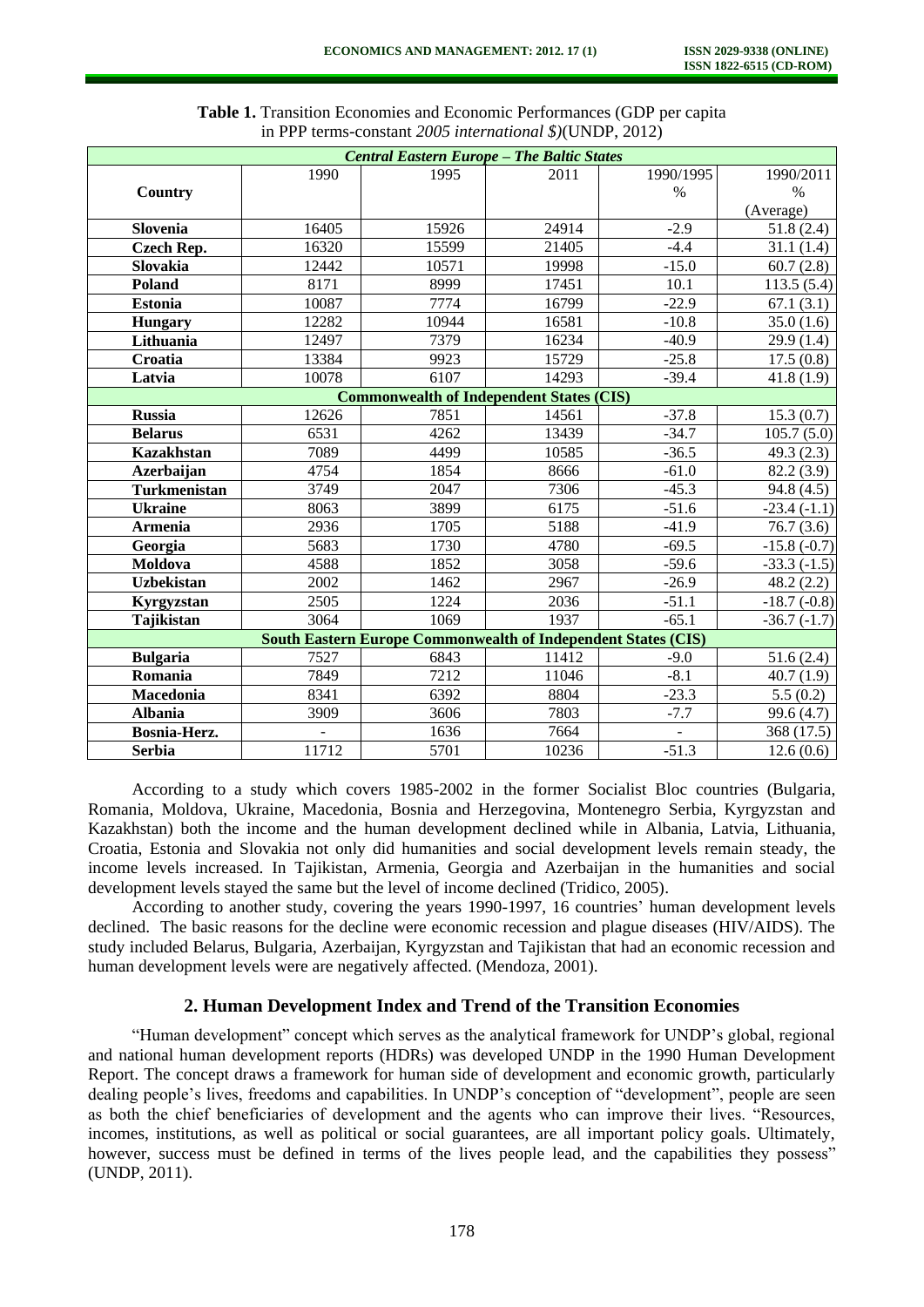From Ancient period philosophers and historians to the many contemporary intellectuals, many people made various assessments about human dimension of development and developing human potential. Further, it has been generally agreed in our times that a long and a healthy life, information acquisition and a good standard of living are the necessary conditions for the provision of the human and social development concept.

The relationship between human development and economic performance is very complex, in that while economic growth boost may contribute the human development level, economic growth and humanities would not occur at the same time. Therefore, transition countries' economic performances and the human development relationship could not be attributed to a certain factor, and countries economic performances and the human development performances are different.

Human development is about expanding the choices open to people to lead full and valuable lives. First articulated in the 1980's, the approach provides a means of understanding ant tracking economic and social progress which is rooted in the real-world experiences of ordinary people. A company values of property not only the value of the assets but also the value of the employees' information and skills level. Thus, the countries development level is not only measured by per capita income of citizens but also the information, knowledge, health level taking into consideration to evaluate. It Therefore, In order to measure and compare developed countries development level, we consider quantitative indicators and qualities indicators. Even though, the fact that there are different definitions of human capital represents the combination of ability of labor and individuals; human capital covers, information about people together with their skill, talent, attitude, reliability, commitment creativity dimensions (Abeysekera, 2004)

Human capital not only covers knowledge, information and skills but also covers several features, such as technical information and talent; Education; Professional qualities of Employees; a community participation in the Professional; development; Entrepreneurship spirit, innovation, progressive, Training programs; racial, religious and competition; equality Flawed equality; employment security; Syndicate operating; number of Employees, properties and effectiveness (Abeysekera, 2004). Due to above difficulties in measuring human capital and comparing countries, we need to find a new a practical way. Therefore, United Nations Development Organization (UNDP) measures the development level by education, health and revenue data of the Human Development Index (HDI). As it gives information about both economic development level and human development level, HDI it is generally considered as the most important index.

Certainly, as human development have several indicators and thus certain difficulties in measuring, limited number of indicator should be used. Therefore, three main indicators are generally utilized in almost all calculations of human development: health, education and living standards. The first dimension of human development index is measured by the long and healthy life, the average life expectancy. Life expectation is an indicator of health and nutrition in connection with a better life. If a country provides health and nutrition in good conditions to individuals, the average life expectancy there will be longer. The infant mortality rate is the most basic health indicator of the average life expectation. In particular, baby death rates are high in countries where the average life expectancy is very low to maintaining. The low rate of infant mortality rate shows high the average life expectation. The second dimension of human development index is education level. This dimension is the most important and easily calculable indicator among others. Since 2010, main measure of standard of living has been the gross national income (GNI) per capita at PPP, while in pre-2010 period it was gross domestic product (GDP) per capita at purchasing power parity (PPP). The chief difference between GDP and GNI can be explained as follows: "While GDP indicates the total value of final goods produced in a given territory (including the goods produced by foreign companies), the GNI is based on the income of the permanent residents of the country and also takes into account revenue acquired abroad" (EKK, 2011).

In order to remove disparities between countries, per capita of GDP figures are used and marginal contribution are taken into consideration. In each country, education and health indicators of certain calculations transferring 0 and 1 of value gathered after divide three and thus each country's index is calculated. This calculation, each of the indexes a points improvement in the middle of the same with the human development process marginal of the different effect on possible. For example, 0.1 point increase in the average life index contributes differently on 0.5 or 0.9, but the average will be the same at he end. Moreover, in health index, 0.1 points contribute on average for income or education index, this change differently human development index. Despite some difficulties, the human development index shows development level of countries and this still an important index.

Other significant changes made in 2010 are as follows: First, the methodology for calculating the HDI changed: instead of the geometric mean of the three dimension indices to be used to calculate the aggregate index, a new methodology has been used to recalculate all previous indices and their components in the sta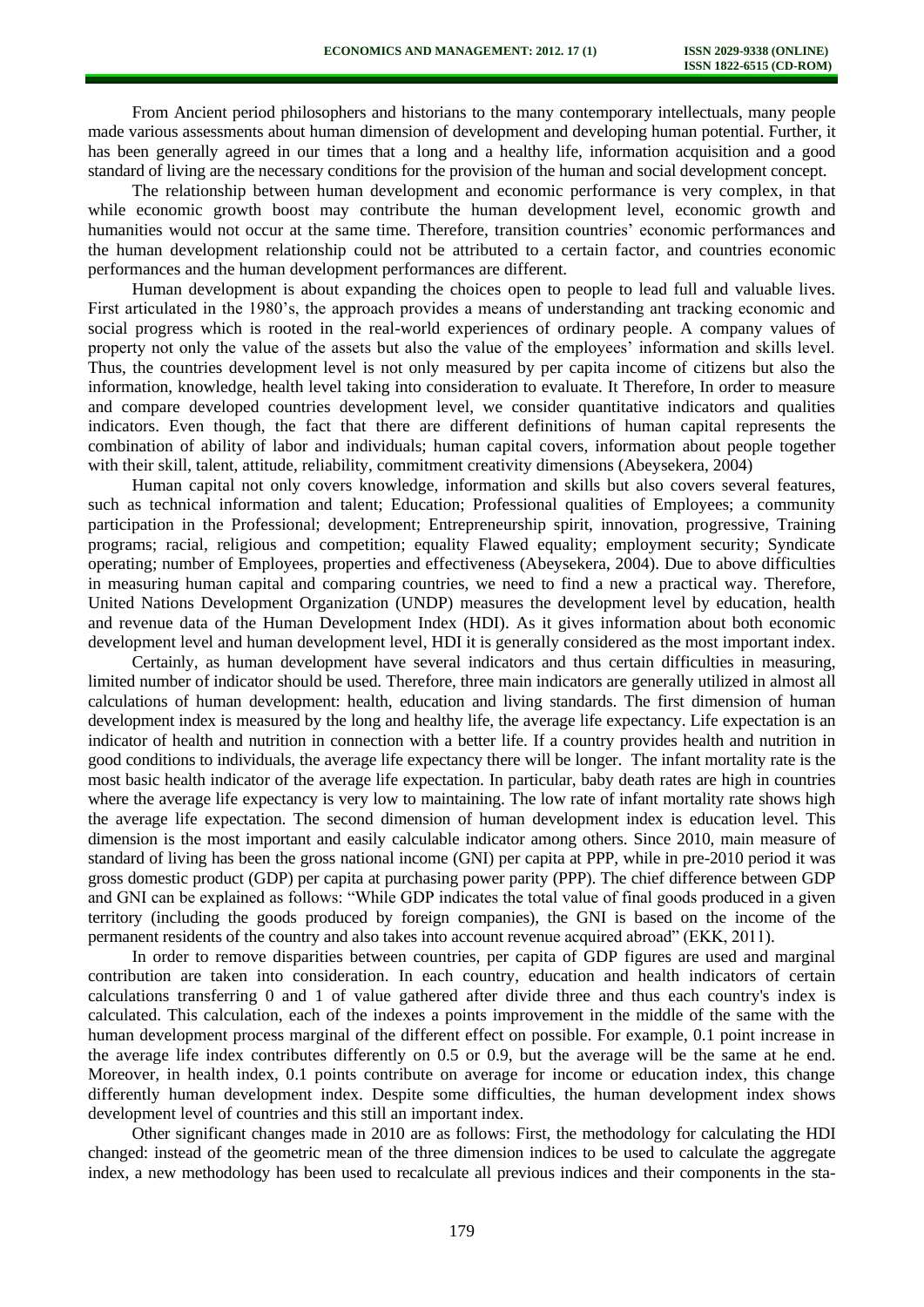tistical database back to 1980. Second, instead of classifying countries into four groups – very high human development, high human development, medium human development and low human development, as it is used to be before 2010, all 169 ranked countries or territories have began to be divided into four equal groups of 42 countries (only the second group consisted of 43 countries). "The first group was classified as having very high human development, the second as having high human development and so forth" (EKK, 2011).

An assessment of Transition Economies' economic development taking to only income levels into consideration is not very meaningful. Because market economy transition process is still ongoing and the level of income citizens' welfare levels designation may be inadequate. Therefore, income, along with levels of economic with the development of the human development levels of development should also be taken into account.

|                                       | HDI rank | <b>Country</b>            | Human<br><b>Development</b><br><b>Index (HDI)</b> | Life<br>expectancy<br>at birth | <b>Mean</b><br>years of<br>schooling | <b>Expected</b><br>years of<br>schooling | <b>Gross</b><br><b>National</b><br><b>Income</b><br>(GNI) per<br>capita | <b>GNI</b> per<br>capita<br>rank<br>minus<br><b>HDI</b> rank | <b>Nonincome</b><br>HDI |
|---------------------------------------|----------|---------------------------|---------------------------------------------------|--------------------------------|--------------------------------------|------------------------------------------|-------------------------------------------------------------------------|--------------------------------------------------------------|-------------------------|
|                                       |          |                           | <b>Value</b>                                      | (years)                        | (years)                              | (years)                                  | (Constant<br>2005 PPP\$)                                                |                                                              | <b>Value</b>            |
| VERY HIGH HUMAN<br><b>DEVELOPMENT</b> | 1        | Norway                    | 0.943                                             | 81.1                           | 12.6                                 | 17.3                                     | 47557                                                                   | 6                                                            | 0,975                   |
|                                       | 21       | Slovenia                  | 0.884                                             | 79.3                           | 11.6                                 | 16.9                                     | 24914                                                                   | 11                                                           | 0,935                   |
|                                       | 27       | Czech Republic            | 0.865                                             | 77.7                           | 12.3                                 | 15.6                                     | 21405                                                                   | 14                                                           | 0,917                   |
|                                       | 34       | Estonia                   | 0.835                                             | 74.8                           | 12.0                                 | 15.7                                     | 16799                                                                   | 13                                                           | 0,890                   |
|                                       | 35       | Slovakia                  | 0.834                                             | 75.4                           | 11.6                                 | 14.9                                     | 19998                                                                   | $8\phantom{.0}$                                              | 0,875                   |
|                                       | 38       | Hungary                   | 0.816                                             | 74.4                           | 11.1                                 | 15.3                                     | 16581                                                                   | 11                                                           | 0,862                   |
|                                       | 39       | Poland                    | 0.813                                             | 76.1                           | 10.0                                 | 15.3                                     | 17451                                                                   | $7\phantom{.0}$                                              | 0,853                   |
|                                       | 40       | Lithuania                 | 0.810                                             | 72.2                           | 10.9                                 | 16.1                                     | 16234                                                                   | 10                                                           | 0,853                   |
|                                       | 43       | Latvia                    | 0.805                                             | 73.3                           | 11.5                                 | 15.0                                     | 14293                                                                   | 12                                                           | 0,857                   |
|                                       | 46       | Croatia                   | 0.796                                             | 76.6                           | 9.8                                  | 13.9                                     | 15729                                                                   | 5                                                            | 0,834                   |
| HIGH HUMAN DEVELOPMENT                | 50       | Romania                   | 0.781                                             | 74.0                           | 10.4                                 | 14.9                                     | 11046                                                                   | 20                                                           | 0,841                   |
|                                       | 54       | Montenegro                | 0.771                                             | 74.6                           | 10.6                                 | 13.7                                     | 10361                                                                   | 20                                                           | 0,831                   |
|                                       | 55       | Bulgaria                  | 0.771                                             | 73.4                           | 10.6                                 | 13.7                                     | 11412                                                                   | 14                                                           | 0,822                   |
|                                       | 59       | Serbia                    | 0.766                                             | 74.5                           | 10.2                                 | 13.7                                     | 10236                                                                   | 16                                                           | 0,824                   |
|                                       | 65       | <b>Belarus</b>            | 0.756                                             | 70.3                           | 9.3                                  | 14.6                                     | 13439                                                                   | $\mbox{-}8$                                                  | 0,785                   |
|                                       | 66       | <b>Russian Federation</b> | 0.755                                             | 68.8                           | 9.8                                  | 14.1                                     | 14561                                                                   | $-13$                                                        | 0,777                   |
|                                       | 68       | Kazakhstan                | 0.745                                             | 67.0                           | 10.4                                 | 15.1                                     | 10585                                                                   | $\overline{4}$                                               | 0,786                   |
|                                       | 70       | Albania                   | 0.739                                             | 76.9                           | 10.4                                 | 11.3                                     | 7803                                                                    | 18                                                           | 0,804                   |
|                                       | 74       | Bosnia & Herz.            | 0.733                                             | 75.7                           | 8.7                                  | 13.6                                     | 7664                                                                    | 16                                                           | 0,797                   |
|                                       | 75       | Georgia                   | 0.733                                             | 73.7                           | 12.1                                 | 13.1                                     | 4780                                                                    | 36                                                           | 0,843                   |
|                                       | 76       | Ukraine                   | 0.729                                             | 68.5                           | 11.3                                 | 14.7                                     | 6175                                                                    | 24                                                           | 0,810                   |
|                                       | 78       | Macedonia                 | 0.728                                             | 74.8                           | 8.2                                  | 13.3                                     | 8804                                                                    | $\mathfrak{2}$                                               | 0,776                   |
|                                       | 86       | Armenia                   | 0.716                                             | 74.2                           | 10.8                                 | 12.0                                     | 5188                                                                    | 22                                                           | 0,806                   |
|                                       | 91       | Azerbaijan                | 0.700                                             | 70.7                           | 8.6                                  | 11.8                                     | 8666                                                                    | $-10$                                                        | 0,733                   |
| MEDIUM<br><b>HUMAN</b>                |          | 102 Turkmenistan          | 0.686                                             | 65.0                           | 9.9                                  | 12.5                                     | 7306                                                                    | $-7$                                                         | 0,724                   |
|                                       |          | 111 Moldova               | 0.649                                             | 69.3                           | 9.7                                  | 11.9                                     | 3058                                                                    | 21                                                           | 0,746                   |
|                                       | 115      | Uzbekistan                | 0.641                                             | 68.3                           | 10.0                                 | 11.4                                     | 2967                                                                    | 19                                                           | 0,736                   |
|                                       |          | 126 Kyrgyzstan            | 0.615                                             | 67.7                           | 9.3                                  | 12.5                                     | 2036                                                                    | 19                                                           | 0,734                   |
|                                       |          | 127 Tajikistan            | 0.607                                             | 67.5                           | 9.8                                  | 11.4                                     | 1937                                                                    | 20                                                           | 0,726                   |
| World                                 |          | 0,682                     | 69,8                                              | 7.4                            | 11.3                                 | 10.082                                   |                                                                         | 0683                                                         |                         |

**Table 2.** Human Development Index (2011) and Transition Economies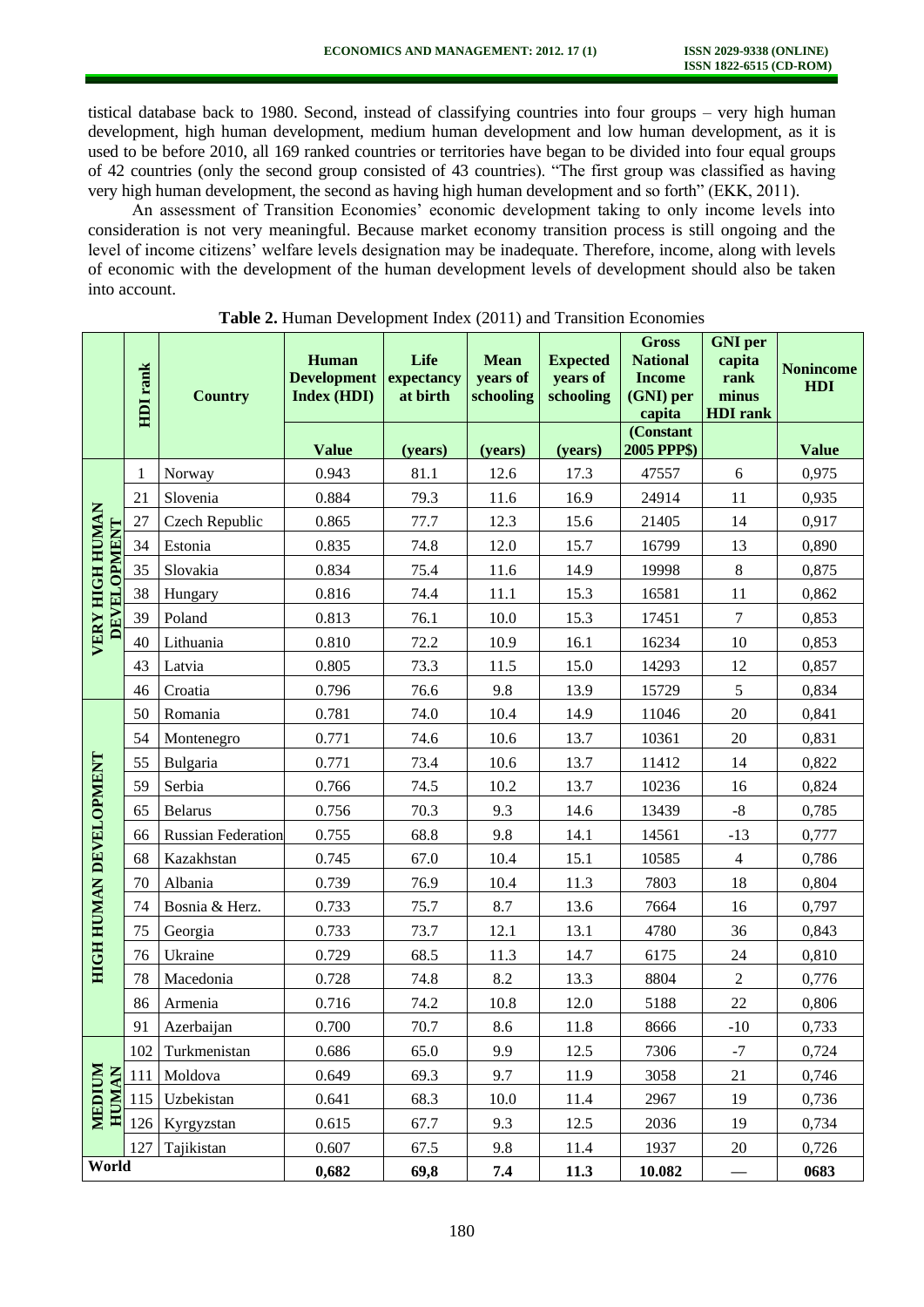The human development level in transition economies is relatively high in spite of a huge recession and very poor economic performance, thanks to previous investments made in social dimensions by previous regimes. In fact, economic performance would suggest worse human development levels. Nevertheless, the transition process influenced the non-income dimensions of people, often worsening the main indicators (Ruminska-Zimny; 1997).

The place of Transition Economies in the human development index in terms of indicators and orders are shown in Table 2 above. The ranking in Table 2 clearly shows that Slovenia is in a better place among other transition countries in terms of index indicators in 2011. After Slovenia, Central Europe and the Baltic countries follow: Czech Republic, Slovakia, Estonia, Hungary, Poland, Lithuania, Latvia, Croatia. A second interesting result is that the countries of the Balkans Region have relatively lower levels of development. According to the human development index, the highest value among the Central Asia belongs to Turkmenistan and the lowest value to Tajikistan. This total of the 5 countries of the human development levels is above threshold level.



**Figure 1.** GDP Index and HDI for Transition Economies (UNDP, 2007)

In general, only countries which experienced an increase in their human development level had a sustained economic growth. Hence it seems that, in transition economies, human development is a sufficient, yet not a necessary, condition for economic growth. This means that there can be economic growth without human development, but if there is human development then there will be better economic growth (Tridico, 2005).

## **3. Common and Different Characteristics of the Baltic Countries in Terms of Human Development**

The Baltic countries have achieved remarkable steps forward in order to integrate their economies into the world system and to establish a democratic political system since their independence from the Soviet Union in early 1990s. Their transition programme includes economic and political liberalization, marketoriented structural reforms and a macroeconomic stabilization programme. In fact, the need for extensive reforms was felt when a remarkable output fall in early nineties happened. Thanks to macro economic and structural reforms, these countries witnessed a gradual economic growth in 1994-95 periods, and a faster growth in 1997. Although The Russian crisis in 1998 lessened the pace of growth, the trend of growth continued (OECD, 2000:9). Broadly speaking, the Baltic economies are on the track to sustainable growth, despite the fact that sporadic deterioration of macroeconomic indicators has raised concerns about the transformation process.

On the issue of similarity and divergence of the transition processes in Baltic countries, one can reasonably argue that while the Baltic countries had similar starting points, they adopted a different management of the transition process. Although different management styles of the transition process created some divergence among Baltic Countries in the economic situations up to the mid-1990s, the prospects of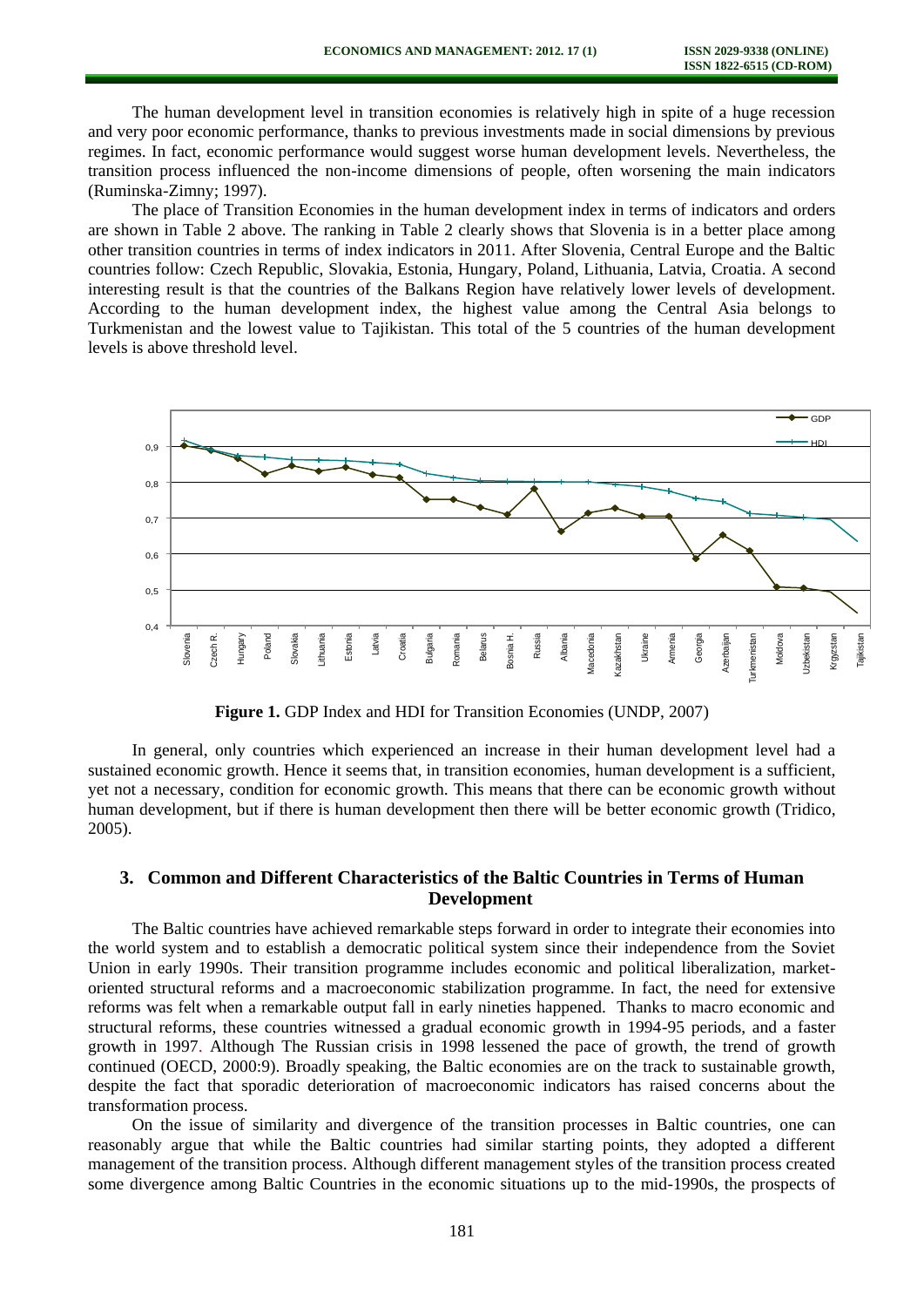EU enlargement stimulated convergence across the Baltic States through creating a common policy framework and goals. "Facilitated by the cyclical upswing there was convergence in macroeconomic policies and in some important areas of structural reform. However, the impact of the Russian crisis on these economies brought back into focus the differing pace of structural adjustment that the apparent convergence had obscured"(OECD, 2000:10). Therefore, Baltic countries diverged in terms of their reaction against the Russian crisis.

In order to bring market-based mechanisms into the economy, the three countries felt a strong need for institutional reform and establishing new institutions which will serve as reform champion. Further, not only institutions for designing and controlling economic activities, institutions for effective management of central and local government and main functions of government have been established. The idea behind this development is that bureaucratic inefficiency and complexities would undermine the pace of economic growth (OECD, 2000:11-12).

Taking care of two decades of human development in Estonia, Latvia and Lithuania, the connections between human development and the outcomes of economic reforms during the transition from socialism to capitalism seems to be a major part of the transition history in these countries. In fact, human development is based on a society's ability to ensure the well-being of its members through developing economic conditions and state institutions and enabling the provision of public services such as health care, education and social security. In addition, how the new policies and reforms affect people's subjective well-being, individuals' satisfaction with their standard of living and opportunities for self-fulfillment are, perhaps, more important than material well-being. Furthermore, these indicators are dependent on institutional and environmental factors such as democratic government, social relations and culture (EKK, 2011:10).



**Figure 2.** HDI in the Baltic Countries: Estonia, Latvia and Lithuania 1990–2010 (EKK,2011)

It would be possible to broadly divide societal development, particularly in terms of human development, in three Baltic countries after their independence from the Soviet Union into third stages. These stages are more or less common in all three countries. The first stage was characterized by establishing basic institutions of the government and economy. In this stage, basic economic reforms were carried out in order to escape economic crisis after the collapse of the communist system and to integrate the economy into the capitalist world order. The chief characteristic of the second stage was accession talks with European Union, in that Estonia was invited to join the EU in 1997 and an official invitation by European Union was conveyed to all three countries just after two years. In the third stage, Baltic States enjoyed European Union access, in 2004, and the reflection of this development over their economies was very positive. This stage can be analyzed as the end of the period of transition process in these countries (EKK, 2011:10-11).

Looking back to the past 20 years, as can be seen in Figure 2, there has been a significant difference between the developments of the Baltic region. What seems to be interesting here is that the early stage of the transition period was characterized by a decline in terms of economic and social development indicators? "Comparing the mutual development dynamics of the Baltic States is made somewhat more difficult by the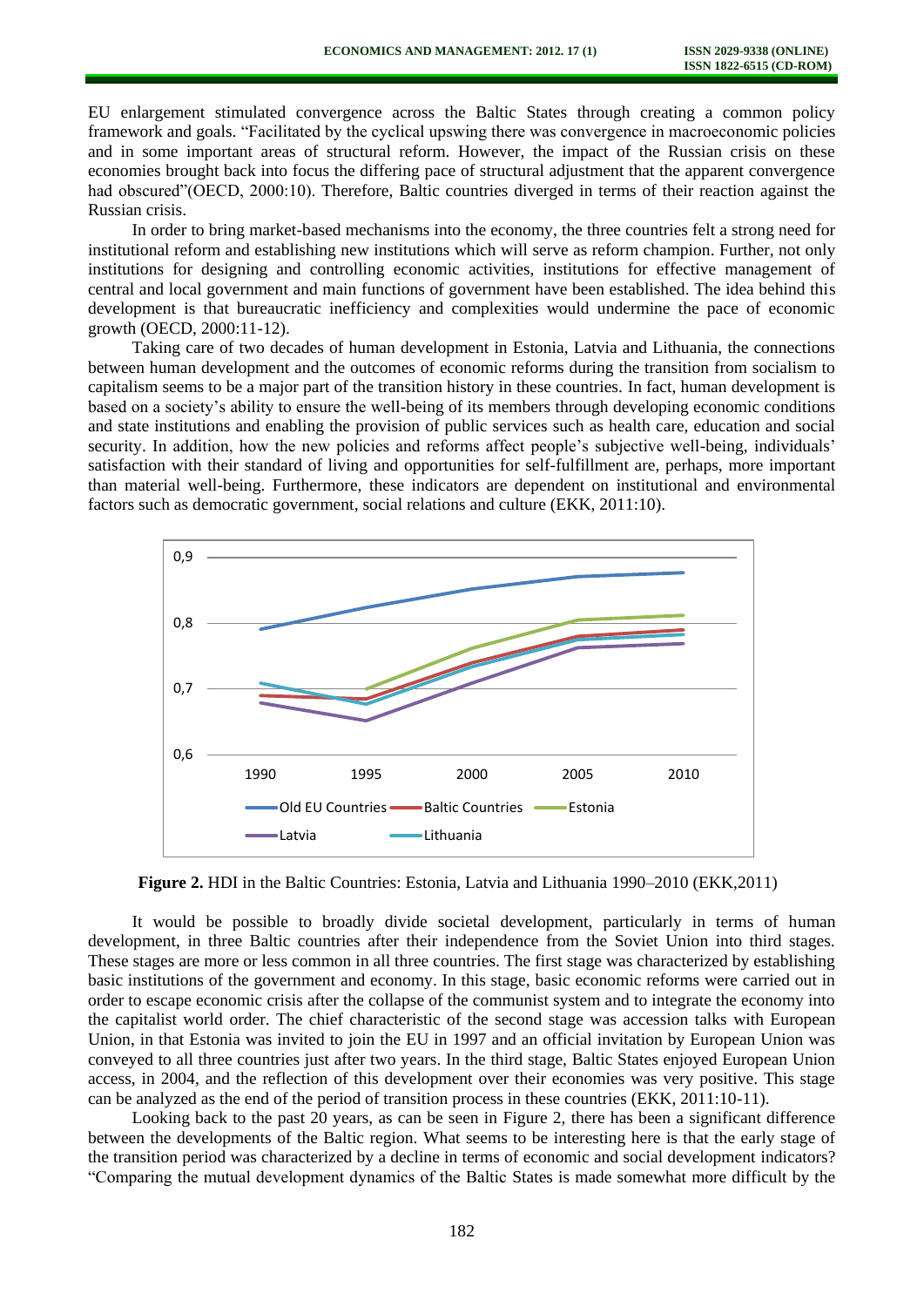fact that the 2010 Human Development Report lacks the data on the recalculated Estonian index for 1990. The 2009 Human Development Report contains the 1990 HDI data calculated on the basis of the old methodology. The index value for Estonia is listed as 0.817, Latvia's index value is 0.803, and Lithuania's is 0.828 and Russia's stands at 0.821. According to this data, Lithuania was slightly ahead of Estonia and Latvia in terms of its level of human development in 1990. Estonia's quick development in the beginning of the period of transition allowed it to outpace Lithuania by the mid-1990s, and its lead persists to this day" (EKK, 2011:15).



**Figure 3.** HDI Components' for Estonia, Latvia and Lithuania (UNDP, 2011)

A recent comparison between three Baltic States in terms of basic development indicators, namely education, health and income, provide interesting results, as can be seen in Figure 3. First, Estonia is in a better position than other neighboring states in all indicators. The education index value for Estonia is listed as 0.916, Latvia's index value is 0.873, and Lithuania's is 0.883. The health index value for Estonia is listed as 0.865, Latvia's index value is 0.841, and Lithuania's is 0.824. The income index value for Estonia is listed as 0.734, Latvia's index value is 0.711, and Lithuania's is 0.729.



**Figure 4:** Dynamics of life expectancy in the Baltic Countries, 1990–2010 (years) (UNDP, 2012)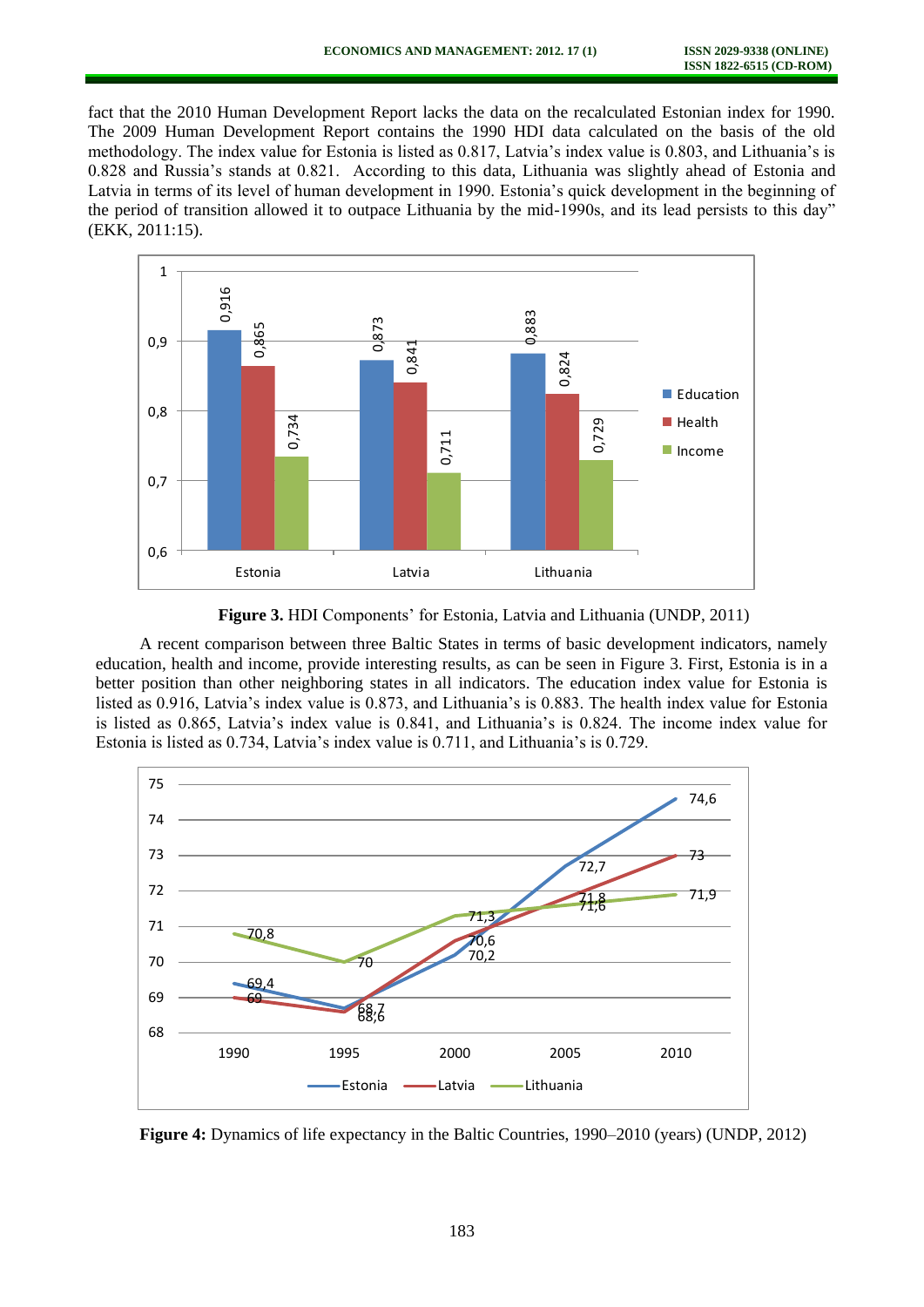When it comes to the dynamics of life expectancy, it would be possible to identify a definite difference between early and late stages of the transition process in all three Baltic States. This fact further supports our hitherto proposition that early stages of the transition period were characterized by a decline in terms of economic and social development indicators. Figure 4 shows that, life expectancy in Estonia in 1990 was 69.4 years, with the actual low point in life expectancy having occurred in 1995; life expectancy in Estonia was 68.7 years. By 2010, however, the country's average life expectancy had risen to 74.6 years. A similar trend can also be observed in other Baltic countries, as can be seen in Figure 4.



**Figure 5.** Expected years of schooling in the Baltic Countries (of children under 7-years) (UNDP, 2012)

"The situation was even more balanced in the countries of the Baltic Sea region in terms of the second indicator: the differences between countries in the expected years of schooling (of children under 7) amounted to less than a year and a half both in 1990 and in 2010". As can be seen from Figure 5, "expected years of schooling in Lithuania in 1990 was 12,8 years, with the actual low point in expected years of schooling having occurred in 1995, expected years of schooling in Estonia was 12,7 years. By 2010, however, the country's expected years of schooling had risen to 16.1 years" (UNDP, 2012).



**Figure 6.** Gross domestic product (GDP) dynamics in the countries of the Baltic Countries, 1990–2010 (USD per capita at PPP) (UNDP, 2012)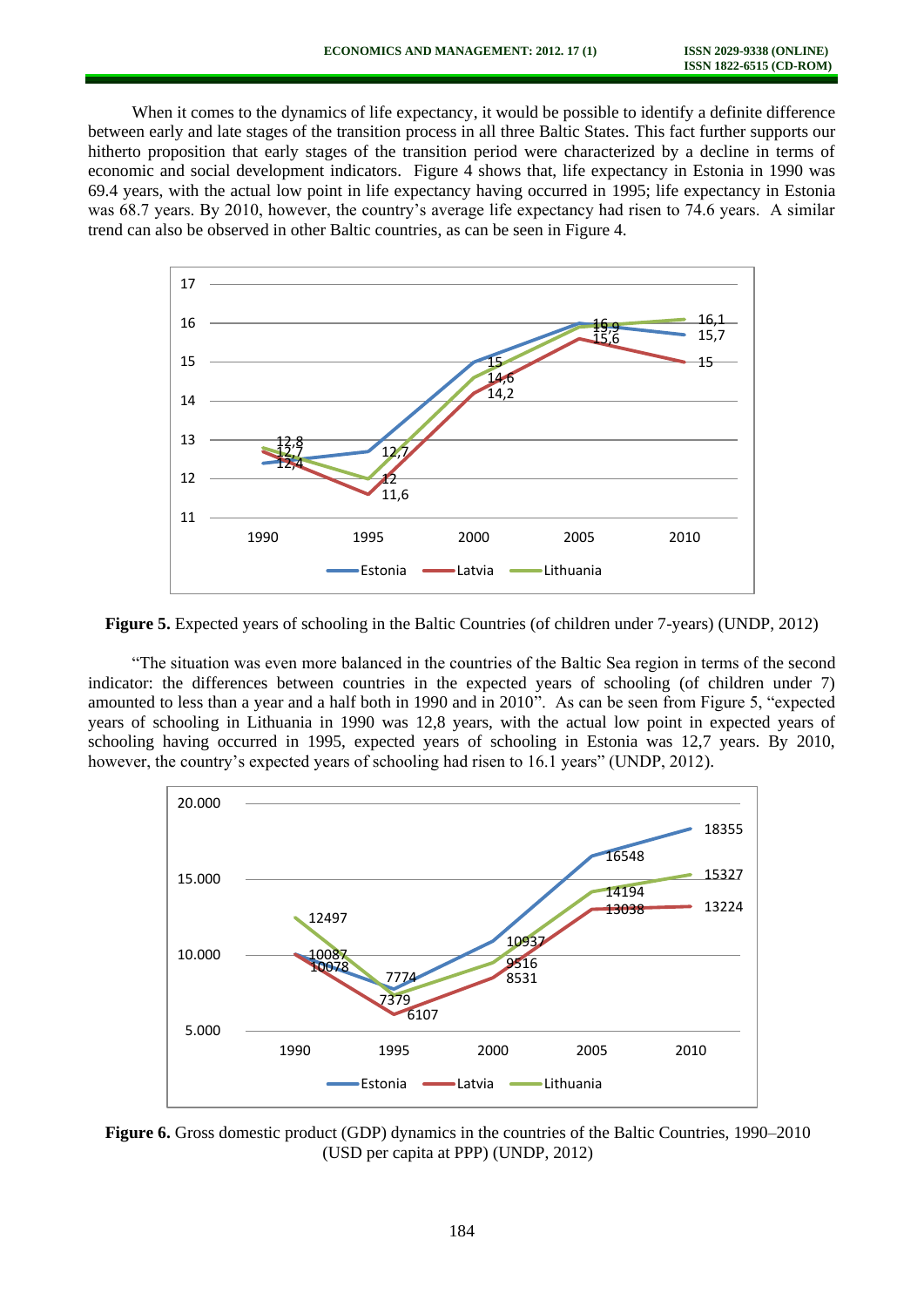Figure 6 shows the dynamics of economic development in Baltic Countries over the course of 20 years, from 1990 up to 2010. As can be clearly seen, Lithuania was in a better position than other Baltic Countries in 1990 in terms of GDP per capita. In other words, taking this criterion into account, Lithuania's economic starting position was significantly better than that of other Baltic states, namely Estonia and Latvia. However, this state of affairs had changed by 2000, and Estonia had gained a clear lead over other countries. Taking the big picture into account, it would not be overoptimistic to suggest that the first part of the first decade of 2000s were seen a very quick economic development in the Baltic economies in terms of their level of GDP, while the second part of the decade the ratio of development started to decrease.

### **Conclusion**

After the collapse of Soviet bloc, these countries have found them in the transition process of the free market economy. All the country's market economy transition process preceded in different ways, these countries area called transition economies. Transition economies has effected in the transition process due to internal and external factors. Transition economies, the Central European Countries and the Baltic countries are on the top for that human development index and South East Europe follow up these countries. Commonwealth of Independent States is ranked at the lowest level. In the CIS, Turkic Countries are lower situated among them.

These countries, many sectors as the education and health are transforming from previous system to market based economy and this gives soma difficulties for the people and new system is face to be failure. Liberalization also comes with social and economic costs for humanities and this bring difficulties to use social potential capital uses. With market economy based on the system and firmly economic stability, countries human capital potential will drive economic developments.

The post-communist transformation increased the economic and social differences between the Baltic States. Further, as hitherto explored, there are a number of major differences among these countries in terms of general political choices as well as choices affecting economic development, and also in people's general opinions, despite the fact that foreign observers tend to see these countries as similar to each other.

To conclude, one would reasonably suggest that after 20 years of post-communist transition, the Baltic States have become chief examples of emerging and still immature liberal market economies. However, "while the capitalist semi-core country of Estonia is poised for another spurt to join the capitalist core after joining the Europe and Monetary Union, semi-peripheral Latvia and Lithuania are struggling to restore their macroeconomic balance and not fall back into the periphery of the world economy due to their failure to build export basis" (EKK, 2011).

#### **Acknowledgment**

First and second chapters of this paper are mainly based on papers "The Comparative Analysis of Economic and Social Performances of Transition Economies and the Case of Albania, Macedonia and Turkey," ADAM International Conferences in Skopje, Macedonia (2011), "The Comparative Analysis of Economic and Social Performances of Transition Economies and the Case of Turkic Countries" presented at the ADAM International Conference in Baku (2010) and "The Comparative Analysis of Economic and Social Performances of Transition Economies and the Case of Bosnia-Herzegovina" presented at the II. International Symposium on Sustainable Development in Sarajevo (2009), "Türkiye ile Orta Asya Türk Cumhuriyetlerinin Beşeri Kalkınmışlık Düzeyleri ve Karşılaştırmalı Analizi" II. International Social Scientists Congress in Bishkek (2008),

#### **References**

- 1. Abeysekera, Indra, James Guthrie (2004), Human Capital Reporting in a Developing Nation, The British Accounting Review, 36, 253-259.
- 2. EKK- Eesti Koostöö Kogu (2011), Estonian Human Development Report 2010-11, Baltic Way(s) of Human Development: Twenty Years On, Tallinn, 11-15.
- 3. IMF (2000) "Transition Economies: An IMF Perspective on Progress and Prospects," Issues Briefs for 2000, [http://www.imf.org/external/np/exr/ib/2000/110300.htm,](http://www.imf.org/external/np/exr/ib/2000/110300.htm) 2
- 4. Mendoza, Maria F. Trujillo (2001), The Global Digital Divide: Exploring the Relation between National Core Computing and Network Capacity and Progress in Human Development Over the Last Decade, Tulane University, 101.